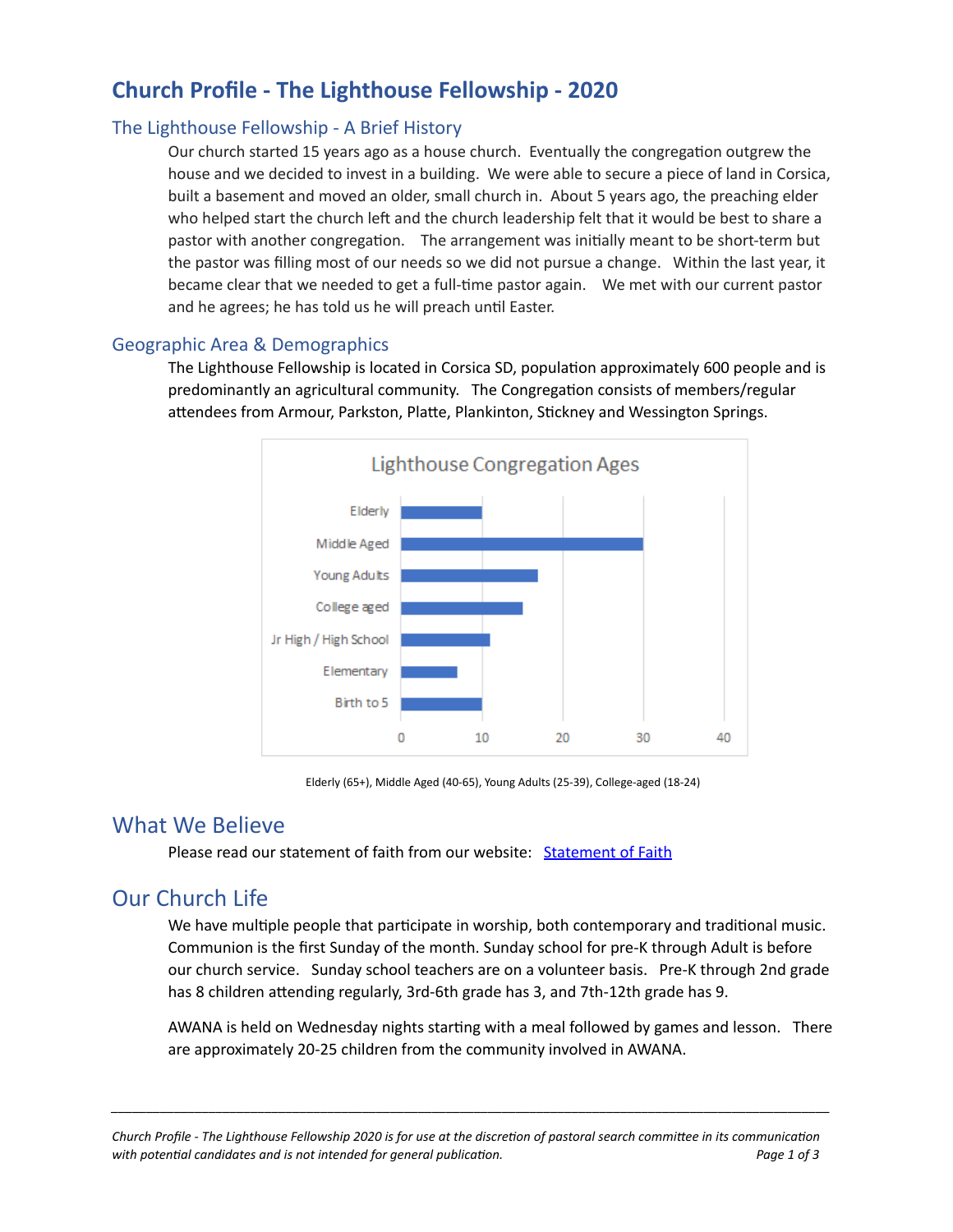#### *Church Profile - The Lighthouse Fellowship - 2020 continued...*

Youth Group is also on Wednesday nights.

Mothers Uplifting Mothers (MUMs) meet monthly and there is a weekly women's Bible study. Many men of our congregation attend Men's Life in Stickney which is a monthly men's Bible study.

Vacation Bible school is a community effort around the week of Memorial day. Area churches rotate leading the event with many people from different churches helping throughout the week.

We strive to have one fellowship event about every month. February is the Sweetheart Supper, women's/men's retreat in March, Easter morning breakfast, Graduate potluck in May, Picnic in the park in July, Baptismal service at the river in August, AWANA kick-off in September, Pastor appreciation potluck in October, Chili Cook-off in November and women's Christmas party in December.

The Baptismal service is a weekend camping event at the river with boating, jet skiing, tubing, swimming, campfires and usually a volleyball/bean bag tournament. Church service is at a sandy beach with candidates asked to publicly declare their faith and then baptized in the Missouri River. A potluck follows.

Regular monthly support for nine (9) overseas and domestic missions. In the 15 years of the LIghthouse Fellowship, there have been numerous (maybe 6 or 7?) overseas mission trips (Kenya, India, Nepal) organized to encourage the pastors we support.

Additionally many have travelled to Guatemala to help with the Operation Christmas Shoebox distribution.

There are also regular outreaches established including a jail ministry and Aurora Plains Academy.

Most of the maintenance in the church is done by volunteers with the exception of a paid janitor. Sanctuary is wheelchair accessible; fellowship area is in basement with steps beginning to be an issue for some.

## Strengths of Our Church

- Members seek Godly counsel through prayer
- Mission-minded
- Fellowship
- Strongly connected core body
- Generous
- Diversity of backgrounds
- Male leadership
- AWANA program / Youth Group
- $\bullet$  Musically gifted
- Look for opportunities/open doors to witness.

*\_\_\_\_\_\_\_\_\_\_\_\_\_\_\_\_\_\_\_\_\_\_\_\_\_\_\_\_\_\_\_\_\_\_\_\_\_\_\_\_\_\_\_\_\_\_\_\_\_\_\_\_\_\_\_\_\_\_\_\_\_\_\_\_\_\_\_\_\_\_\_\_\_\_\_\_\_\_\_\_\_\_\_\_\_\_\_\_\_\_\_\_\_\_\_\_\_\_\_\_\_\_\_*